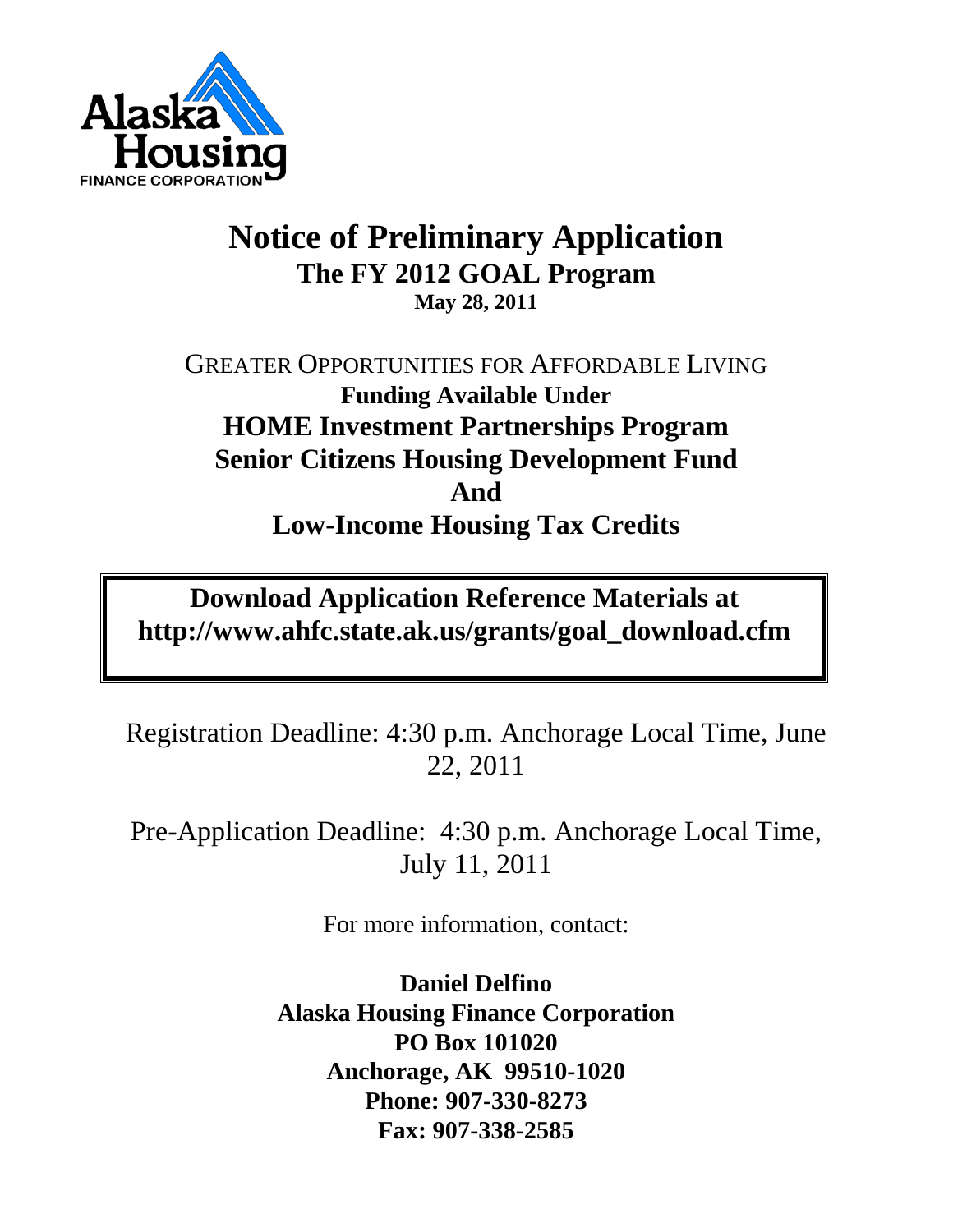## **ALASKA HOUSING FINANCE CORPORATION**

## **Greater Opportunities for Affordable Living (GOAL)**

## **FY 2012 PRELIMINARY APPLICATION**

#### **Overview and General Applicable Provisions**

In September 2011, Alaska Housing Finance Corporation (AHFC) will announce the FY 2012 Notice of Funding Availability (NOFA) for its Greater Opportunity for Affordable Living (GOAL) Program. Under this NOFA, AHFC makes grants, zero-interest rate loans, and Tax Credits available for competitive allocation to successful pre-application respondents who will acquire, rehabilitate, or construct rental housing.

The application process for GOAL funding involves three (3) steps. Applicants must (1) register for the online application system, (2) submit a Pre-Application using the online application system and (3) submit a GOAL Application using the online application. This Pre-Application process and Notice contains requirements and deadlines specifically related to steps  $(1)$  and  $(2)$ .

Funding awarded through the FY 2012 GOAL NOFA will be administered in accordance with requirements established at 24 CFR Part 92 (HOME Investment Partnerships Program [HOME]); A.S. 18.56.800 - 810, as implemented by 15 AAC 154.010 - 154.120 (Senior Citizen Housing Development Fund [SCHDF]); Title 26 U.S.C. Section 42 (Low Income Housing Tax Credit Program [LIHTC]), and regulation, policy or procedure as applicable, based on the type of funds/tax credits received.

#### *The purpose of AHFC's Greater Opportunities for Affordable Living (GOAL) program, is to*  expand the supply of decent, safe, sanitary, and affordable housing for occupancy by lower*income persons and families, and senior citizens.*

- Assistance provided by AHFC for this purpose will be in three different methods: Federal tax credits (LIHTC) which are generally sold by the recipient to derive project equity capital; Conditional grants (HOME and SCHDF); and/or Zero-interest rate loans (HOME).
- **Grants are available only to Municipalities and qualifying non-profit organizations.**
- AHFC HOME funds may not be used within the Municipality of Anchorage (MOA). The Municipality of Anchorage receives separate HOME program funds and administers those funds in accordance with its own administrative plan.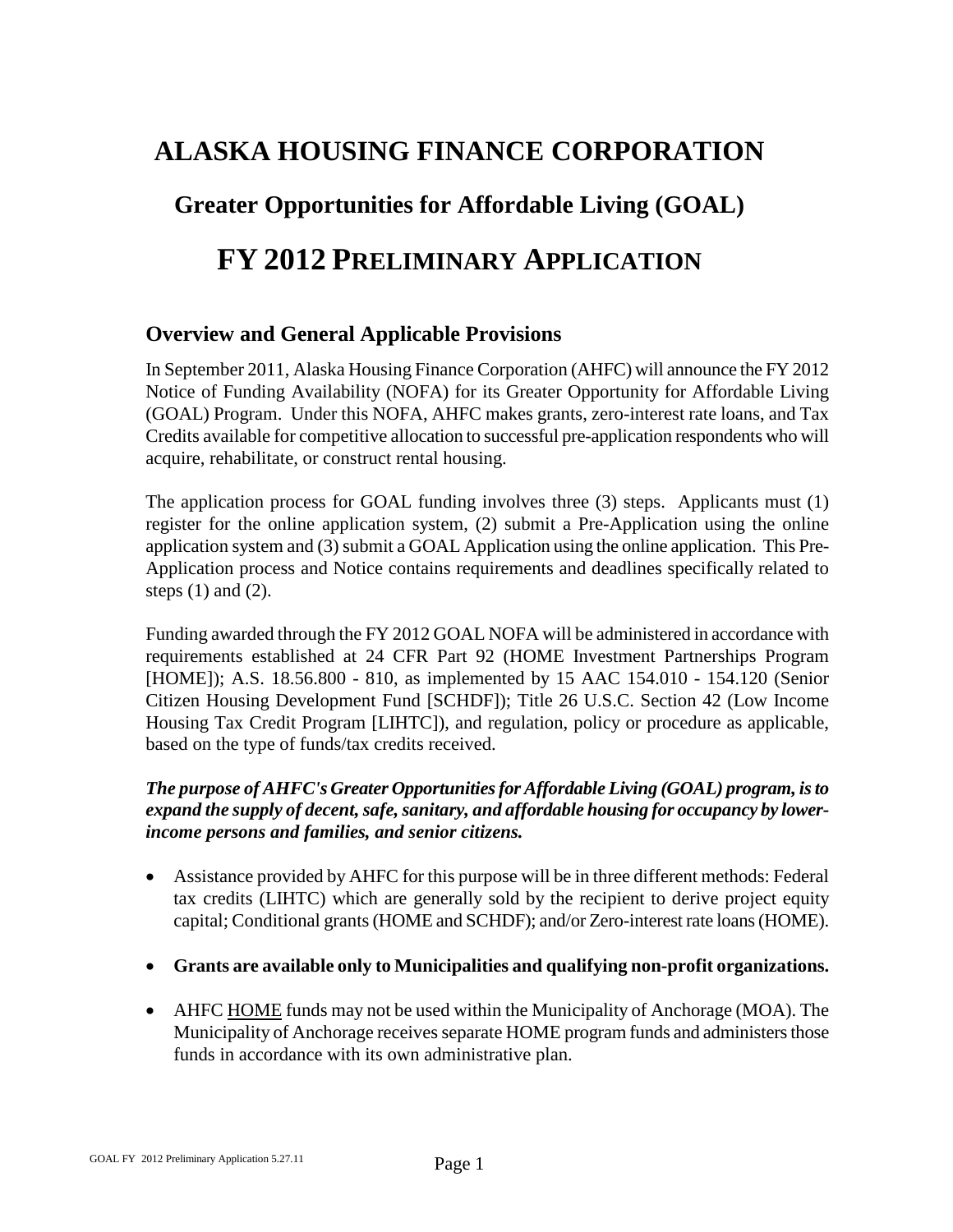### **Purpose of Preliminary Application**

The preliminary application will provide sufficient information for AHFC to determine if the project proposal can be invited forward into the full FY 2012 GOAL competition. The preliminary application process also enables AHFC to evaluate the following aspects of project proposals:

- Market Feasibility: Is there sufficient need and / or demand for the proposed project?
- Whether city, borough or census area population data will be used to determine the point values for the proposed project under Section 4(b)-(c) of the Rating and Award Criteria Plan for the FY 2012 GOAL program.
- Whether or not changes to the project design, scope, and / or funding mix are necessary and / or appropriate (as determined by AHFC).
- Whether or not the proposal can reasonably be expected to be constructed with the proposed funding mix and development team.
- Whether or not penalty points should be assessed. Performance of all entities participating in the project team will be reviewed during this assessment.
- Whether or not sufficient capacity and experience has been demonstrated to develop and operate the proposed project (see Threshold Level experience, pages 16-17 of the GOAL Program Rating and Award Criteria for details).

### **Application & Submission**

Step (1) – Submission of Registration Request for the online application system via email to [ddelfino@ahfc.us](mailto:ddelfino@ahfc.us) .

The Preliminary application process requires that AHFC receive a Registration Request for the online application system no later than 4:30 p.m. (Anchorage time) on June 22, 2011.

To submit a registration request for the online application system, the following information will need to be provided to AHFC via email at *ddelfino@ahfc.us* 

| <b>Registration Request</b> |                                                                                                                                                       |  |  |  |
|-----------------------------|-------------------------------------------------------------------------------------------------------------------------------------------------------|--|--|--|
| Organization                | <b>Registration</b>                                                                                                                                   |  |  |  |
| Name of Applicant Entity:   | User Name (person who will be using the                                                                                                               |  |  |  |
|                             | online application system):                                                                                                                           |  |  |  |
| Address:                    | <b>User Phone Number:</b>                                                                                                                             |  |  |  |
| City, State, Zip:           | <b>User Email Address:</b>                                                                                                                            |  |  |  |
| Phone Number:               | Name and Location of Project (if multiple                                                                                                             |  |  |  |
| Email Address:              | projects are proposed by a single organization,<br>provide names and locations for all projects that<br>will be listed in pre-application materials): |  |  |  |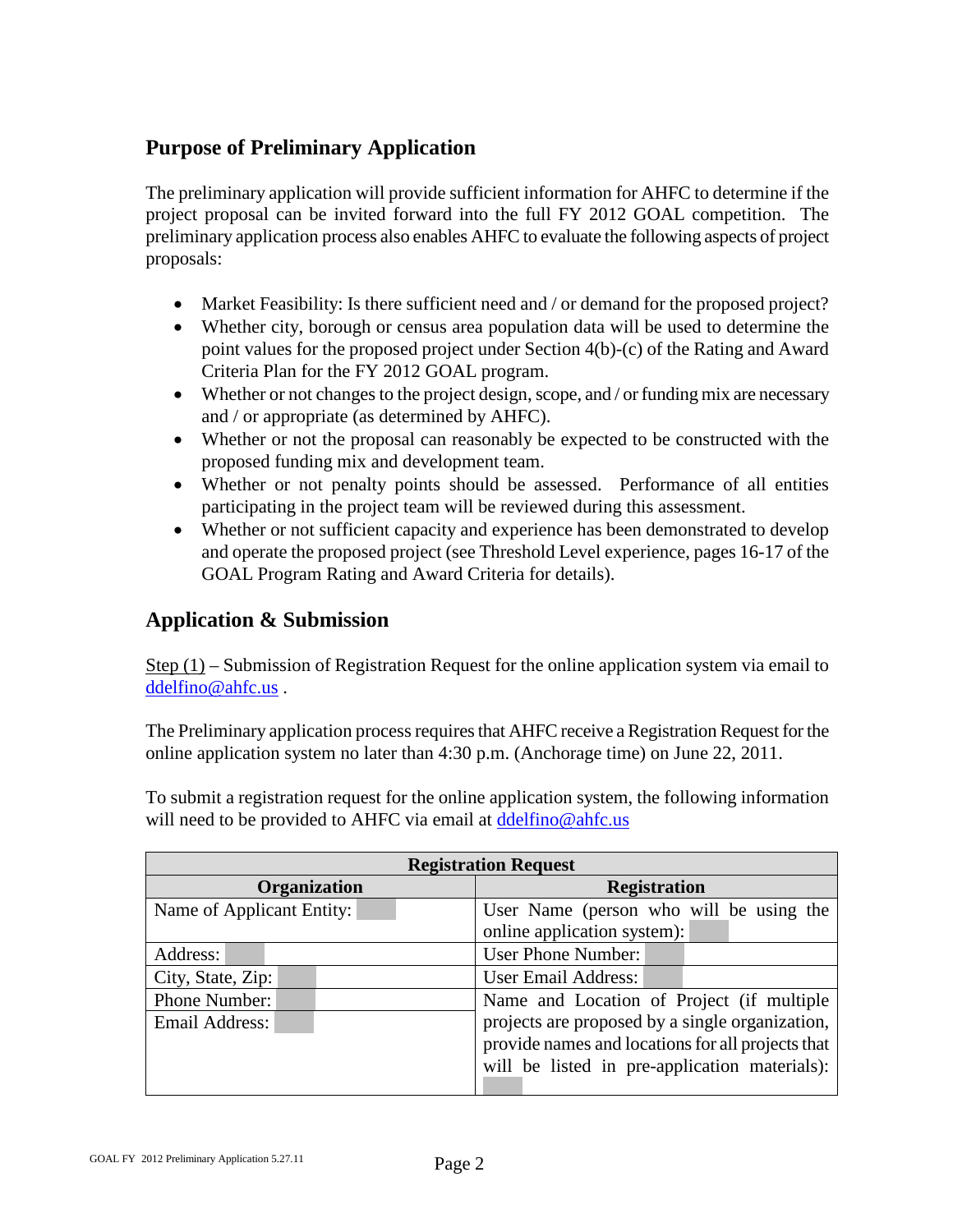In the subject line of the email used to transmit the Registration Request (e.g. the preceding information noted in Registration Request table), please indicate: Attn: Daniel Delfino, GOAL Pre-Application Registration Request. Once the Pre-Applicant has been successfully registered in the system, AHFC will send a confirmation email to the Pre-Applicant.

 $Step (2)$  – Submission of Pre-Application through online system

On June 23, 2011, all registered Pre-Applicants will receive a formal invitation to submit their Pre-Applicants through the online system. The formal invitation will be extended via email to the person listed in the Registration Request as the "user." The formal invitation email will include a hyperlink to the online application system and will include instructions for the initial log-in to the application system.

All registered Pre-Applicants will have until 4:30 p.m. (Anchorage time) on July 11, 2011 to submit their completed Pre-Application materials through the online system.

#### **Pre-Application Deadlines**

The deadline to submit a Registration Request to AHFC for access to the online application system is 4:30 p.m. (Anchorage time) on June 22, 2011.

The deadline to submit a completed Pre-Application through the online application system is 4:30 p.m. (Anchorage time) on July 11, 2011.

### **Intention to Complete and Submit an FY 2012 GOAL Application in the Fall of 2011**

If you are not planning to complete and submit a GOAL application, do not complete the Preliminary Application. By completing this FY 2012 Preliminary GOAL Application, applicants are certifying to AHFC that they intend to apply for funding in the Fall 2011 competition for FY 2012 GOAL funds. The preliminary applications may provide the basis for AHFC ordering market studies for the proposed projects. Market studies are expensive, and should only be ordered for projects that will be in a position to participate in the Fall 2011 GOAL competition. Potential applicants who are not familiar with the GOAL funding process are advised to review application materials available at: **[http://www.ahfc.state.ak.us/grants/goal\\_download.cfm.](http://www.ahfc.state.ak.us/grants/goal_download.cfm)**

Project sponsors should seriously assess whether staff resources and organizational capacity will be available to complete a GOAL application by the anticipated due date of December 1, 2011. AHFC reserves the right to determine which Preliminary Applications are sufficiently complete to order a market study.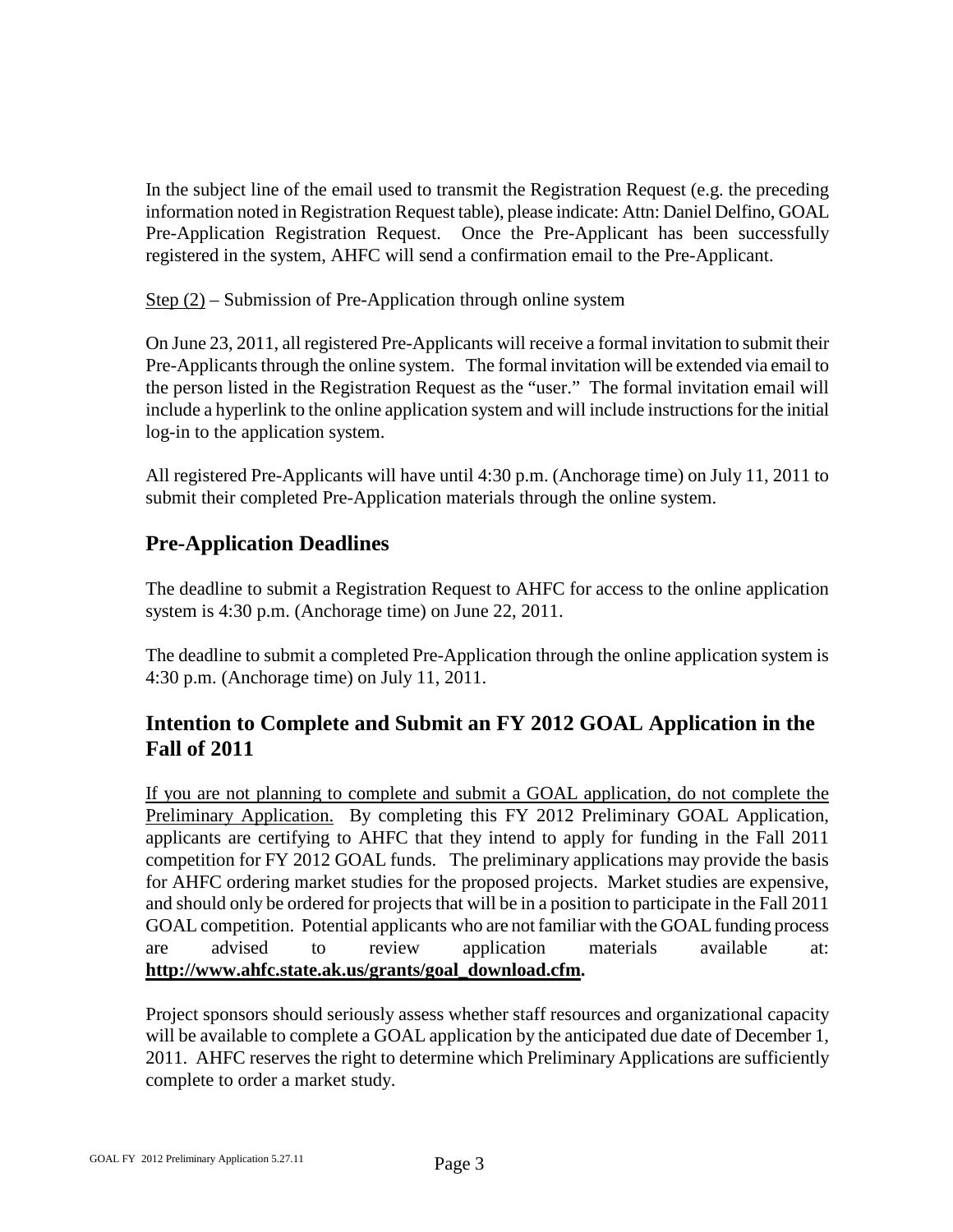#### **Preliminary Application Teleconference**

On June  $21^{st}$ , 2011 at 3:00 p.m. (Anchorage time), AHFC will conduct a teleconference on the FY 2011 GOAL Preliminary Application. The call-in information for the teleconference is:

Call-in Number: 1-877-873-8018 Call-in Access Code: 4823559

The public is welcome to attend this teleconference in person at the AHFC office located on 4300 Boniface Parkway in Anchorage. This teleconference will take place in the Boardroom located on the first floor.

Please RSVP via email to Toni Butler ( thut left  $@ahfc.us$  ) with the names of persons who will be attending the teleconference, either in person or telephonically, and the organization(s) they will be representing no later than 3:00 p.m. (Anchorage time) on Monday, June  $20^{th}$ ,  $2011$ .

#### **Market Study Process**

**After the close of the preliminary application period on July 11, 2011**, AHFC will conduct a review of the submitted Pre-Applications to determine their completeness for purposes of ordering market studies. If a market study is warranted, AHFC will then commission market studies for preliminary applications passing this threshold. Pre-applicants will be required to reimburse AHFC for the cost of the market study. Prior to commissioning the market studies, AHFC will provide applicants with an estimate for the costs associated with the market study via email to the address noted in the pre-application materials. Applicants will have two calendar days from the date of the email transmission to withdraw their pre-application if they do not wish to reimburse AHFC for these costs. Due to travel costs associated with some market studies, an exact figure may not be available.

Invoices for the market study costs will be initially paid by AHFC. AHFC will subsequently request reimbursement from the Pre-Applicants and provide them with the invoices. All reimbursement payments must be received by AHFC no later than the final application date for the GOAL program. If AHFC has not received full reimbursement for the market study costs by the application deadline, applications related to the unreimbursed market study costs will not be considered for GOAL program funding.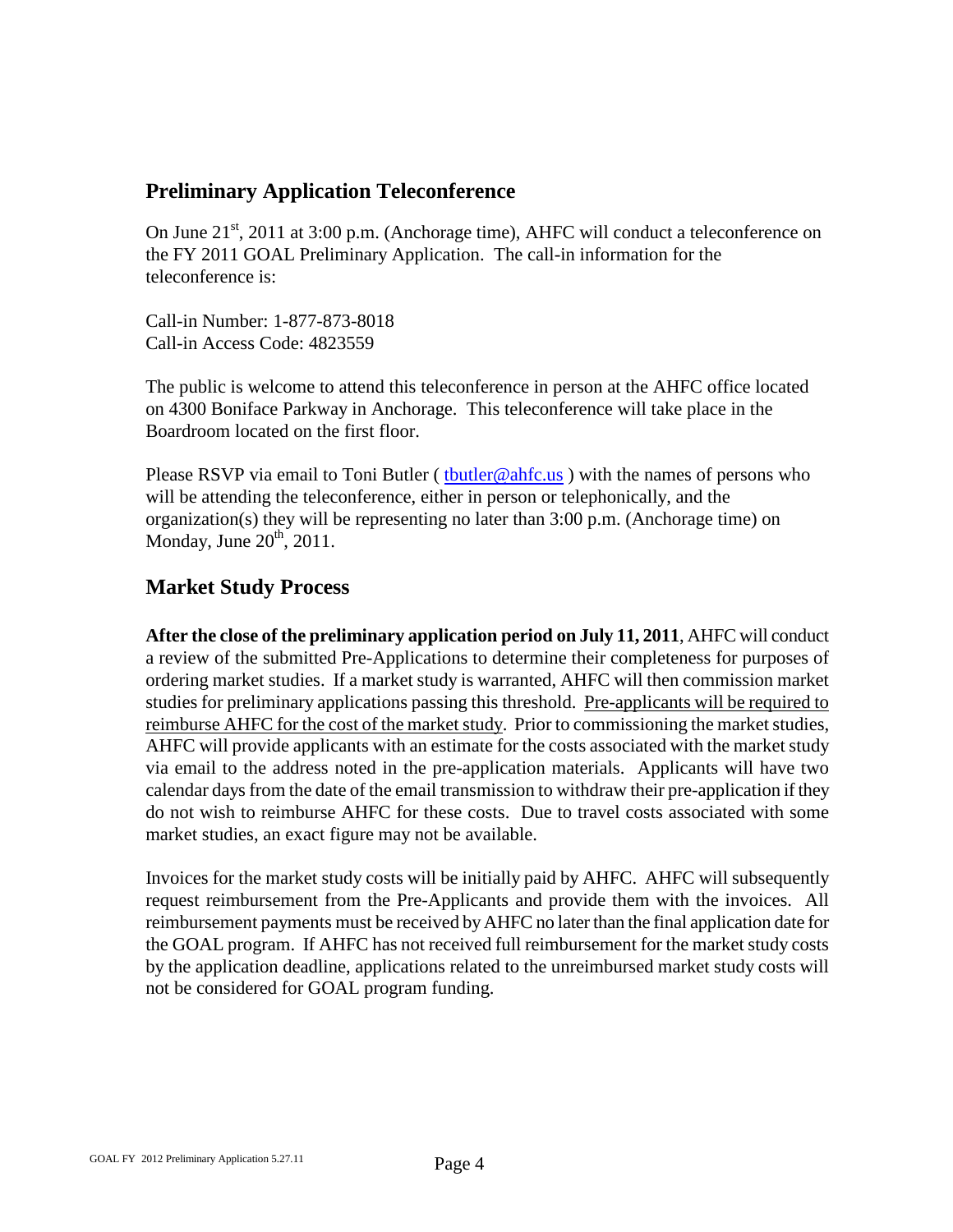During the market study process, the market study provider may make recommendations to optimize the proposed project in the primary market area. These recommended changes will be given to the project sponsor. The sponsor will be allowed to make changes based on market study recommendations. Allowable changes will be limited to:

- Income targeting
- Rents
- Bedroom mix
- Project size

If the AHFC commissioned market study does not recommend any of the above allowable changes, the GOAL application submitted in the Fall 2011 competition should reflect the project information contained in the preliminary application, unless otherwise approved in writing by AHFC.

In certain circumstances, AHFC may require an update to the completed market study. These updates will be done solely at AHFC's discretion. Market studies currently in process through pre-development funding for senior housing projects, are a possible example of such circumstances.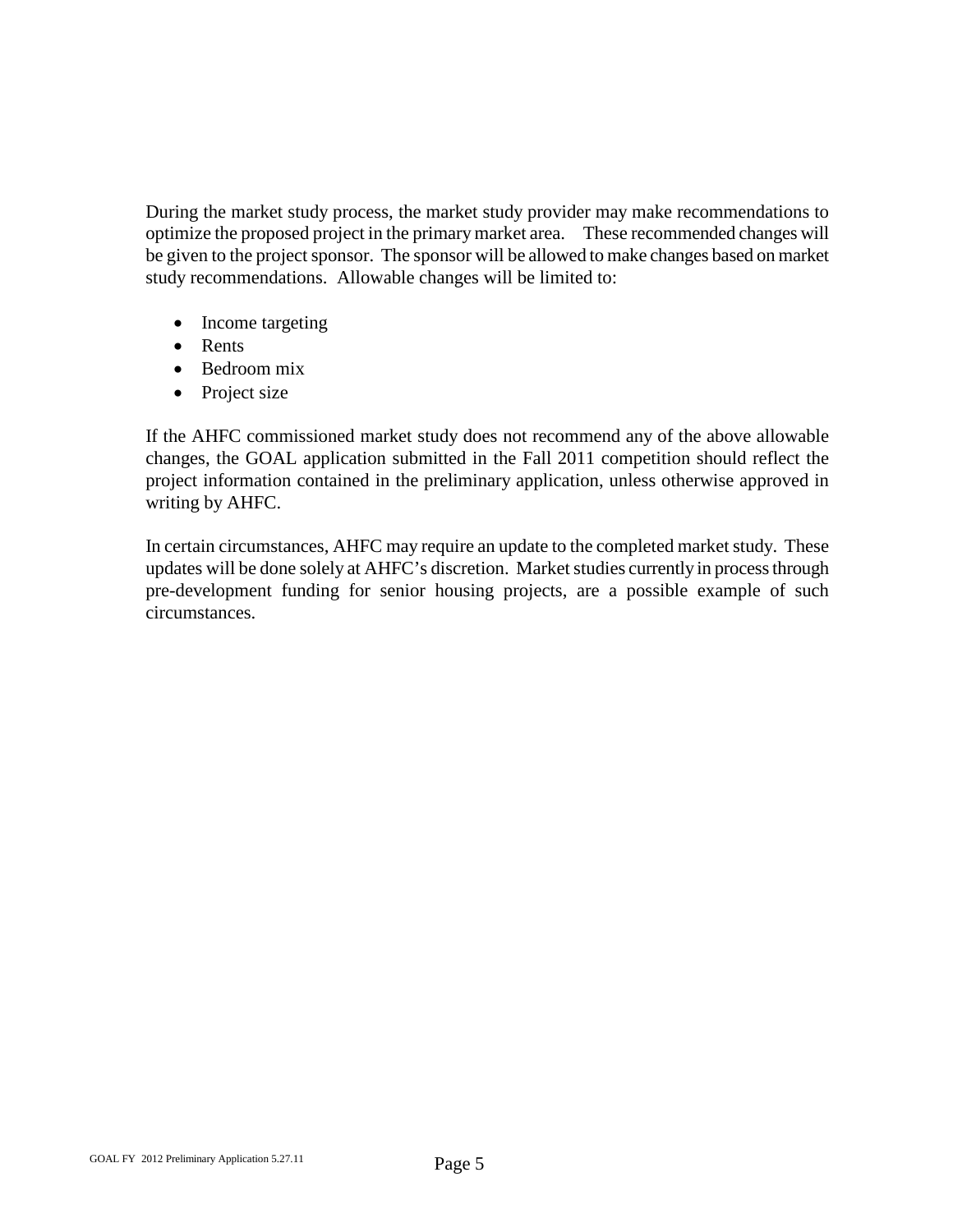# **GREATER OPPORTUNITIES FOR AFFORDABLE LIVING (GOAL) FY2012 GOAL Preliminary Application Form**

# **Section I. Summary Information**

<span id="page-6-0"></span>

| <b>Applicant Name &amp; Mailing Address:</b>                                                                                                                                                                                                                                                                                                                                                              |                                                                                                                                                                            | <b>Pre-Application Contact Information:</b>       |  |  |  |
|-----------------------------------------------------------------------------------------------------------------------------------------------------------------------------------------------------------------------------------------------------------------------------------------------------------------------------------------------------------------------------------------------------------|----------------------------------------------------------------------------------------------------------------------------------------------------------------------------|---------------------------------------------------|--|--|--|
| Name:<br>Name:                                                                                                                                                                                                                                                                                                                                                                                            |                                                                                                                                                                            | <u> 1980 - Johann Barbara, martin a</u>           |  |  |  |
|                                                                                                                                                                                                                                                                                                                                                                                                           | Title:                                                                                                                                                                     |                                                   |  |  |  |
|                                                                                                                                                                                                                                                                                                                                                                                                           | Phone:                                                                                                                                                                     |                                                   |  |  |  |
| <b>Applicant Type (Check all that Apply):</b><br>Non-Profit Organization<br><b>CHDO</b>                                                                                                                                                                                                                                                                                                                   | Email*:<br>*email address stated above will be used for the<br>notification of estimated market study costs.                                                               |                                                   |  |  |  |
| For-Profit Developer<br>Individual<br><b>Regional Housing Authority</b>                                                                                                                                                                                                                                                                                                                                   |                                                                                                                                                                            | <b>Project Name:</b>                              |  |  |  |
| Other:<br><u> 1980 - Jan Samuel II, politik eta politik eta politik eta politik eta politik eta politik eta politik eta po</u>                                                                                                                                                                                                                                                                            |                                                                                                                                                                            | <b>Census Tract for Project:</b>                  |  |  |  |
| Nonprofit with $501(C)(3)$ or $501(C)(4)$ status                                                                                                                                                                                                                                                                                                                                                          |                                                                                                                                                                            |                                                   |  |  |  |
|                                                                                                                                                                                                                                                                                                                                                                                                           | <b>Project City:</b>                                                                                                                                                       |                                                   |  |  |  |
| <b>Eligible Activity Type:</b><br><b>Acquisition Only</b><br>Acquisition/Rehabilitation<br>Rehabilitation Only<br>New Construction Only<br>Occupancy:<br>Permanent housing <u>I</u> Transitional housing                                                                                                                                                                                                  | <b>Type of Project:</b><br>Senior Assisted Living<br>Family Rental<br>Group Home/Congregate Housing<br>Senior Independent Living<br>Single Room Occupancy<br>Special Needs |                                                   |  |  |  |
| <b>Anticipated Funding Request:</b>                                                                                                                                                                                                                                                                                                                                                                       |                                                                                                                                                                            |                                                   |  |  |  |
| <b>Source</b>                                                                                                                                                                                                                                                                                                                                                                                             |                                                                                                                                                                            | Amount (in \$s)                                   |  |  |  |
| <b>HOME</b> Investment Partnerships                                                                                                                                                                                                                                                                                                                                                                       |                                                                                                                                                                            | $\boldsymbol{\mathsf{S}}$                         |  |  |  |
| Senior Citizens Housing Development Funds                                                                                                                                                                                                                                                                                                                                                                 |                                                                                                                                                                            | $\boldsymbol{\mathsf{S}}$                         |  |  |  |
| Competitive Low-Income Housing Tax Credits (see Rating and                                                                                                                                                                                                                                                                                                                                                |                                                                                                                                                                            | $\overline{\mathcal{S}}$<br>- Enter annual figure |  |  |  |
| Award Criteria for eligibility requirements for □his source)<br>Non-Competitive 4% Low-Income Housing Tax Credits (see<br>Rating and Award Criteria for eligibility requirements for this<br>source)                                                                                                                                                                                                      | $\boldsymbol{\mathsf{S}}$<br>- Enter annual figure                                                                                                                         |                                                   |  |  |  |
| Total Funds Requested*                                                                                                                                                                                                                                                                                                                                                                                    | $\mathcal{S}$                                                                                                                                                              |                                                   |  |  |  |
| *-total funds requested may increase or decrease at the time of final application.                                                                                                                                                                                                                                                                                                                        |                                                                                                                                                                            |                                                   |  |  |  |
| Applicant's Statement: To the best of my knowledge and belief, all of the information contained<br>in this preliminary application and attachments is true and correct, and the activities proposed in<br>this application have been duly authorized by the governing body of the applicant. It is our intent<br>to apply for GOAL funding for the above referenced project in the Fall 2011 competition. |                                                                                                                                                                            |                                                   |  |  |  |

| Type Name of Authorized Representative: | Title of Authorized Representative: |
|-----------------------------------------|-------------------------------------|
| Signature of Authorized Representative: | Date Signed:                        |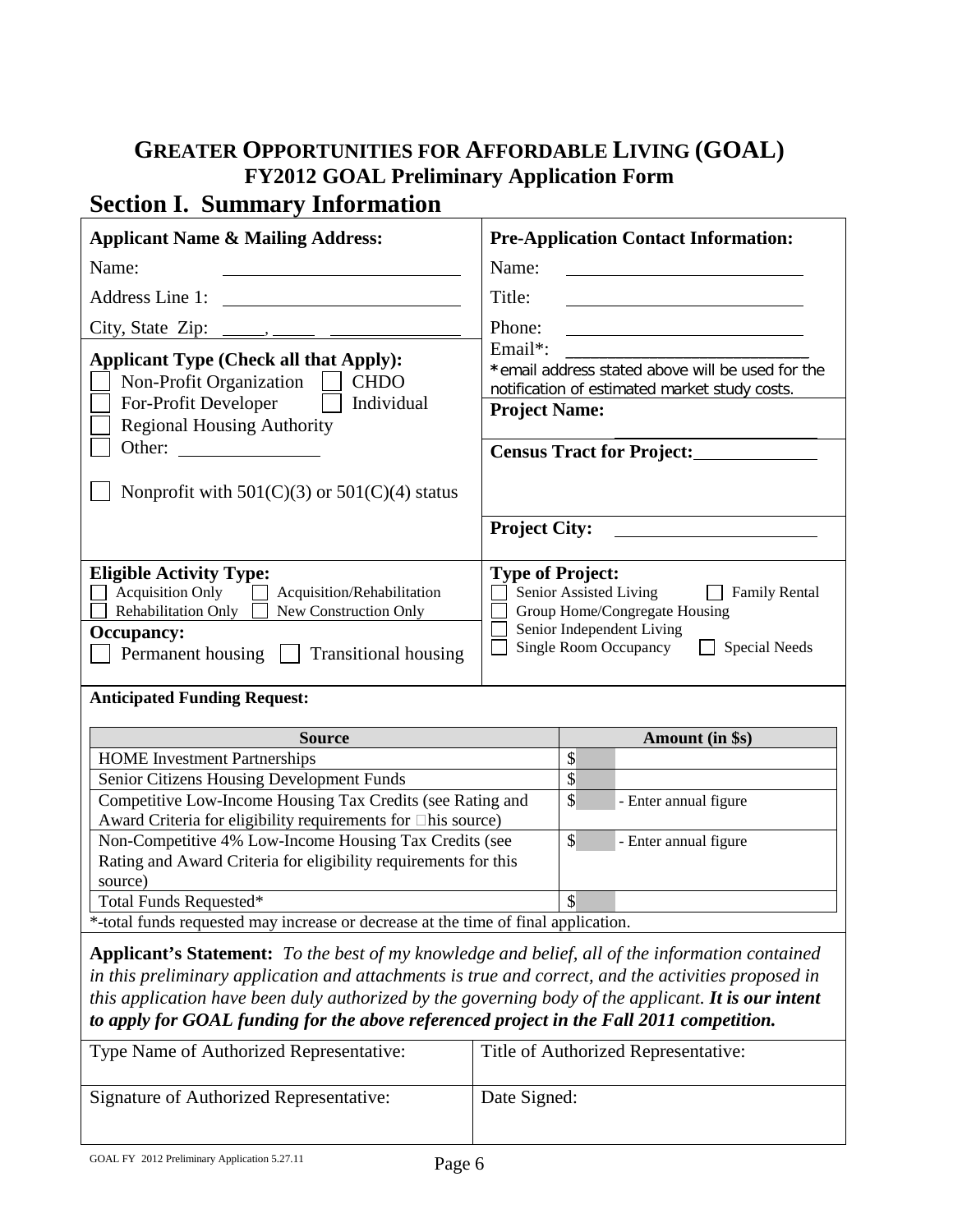## **Section II. Project and Site Description**

| Unit Type          | Total<br>Units | Unit Size<br>(Sq. Ft.) | Garage<br>Space | <b>Total Unit</b><br>Area:<br>Garage $+$<br>Unit Size | # of 30%<br>Median<br>Income Set-<br>Aside Units | # of 50%<br>Median<br>Income Set-<br>Aside Units | # of 60%<br>Median<br>Income Set-<br>Aside Units | Market<br>Rate<br>Units | Other<br>Units:<br>Specify<br>Type |
|--------------------|----------------|------------------------|-----------------|-------------------------------------------------------|--------------------------------------------------|--------------------------------------------------|--------------------------------------------------|-------------------------|------------------------------------|
| <b>SRO</b>         |                |                        |                 |                                                       |                                                  |                                                  |                                                  |                         |                                    |
| Efficiencies       |                |                        |                 |                                                       |                                                  |                                                  |                                                  |                         |                                    |
| 1 Bedroom          |                |                        |                 |                                                       |                                                  |                                                  |                                                  |                         |                                    |
| 2 Bedroom          |                |                        |                 |                                                       |                                                  |                                                  |                                                  |                         |                                    |
| 3 Bedroom          |                |                        |                 |                                                       |                                                  |                                                  |                                                  |                         |                                    |
| 4 Bedroom          |                |                        |                 |                                                       |                                                  |                                                  |                                                  |                         |                                    |
| 5 Bedroom          |                |                        |                 |                                                       |                                                  |                                                  |                                                  |                         |                                    |
| <b>Total Units</b> |                |                        |                 |                                                       |                                                  |                                                  |                                                  |                         |                                    |

### **Part A. 1. Project and Unit Information**

| Residential<br>Sq Footage                                                                                                                |                                         | Total Floor Area |                                                                                                                                                                                                                   |
|------------------------------------------------------------------------------------------------------------------------------------------|-----------------------------------------|------------------|-------------------------------------------------------------------------------------------------------------------------------------------------------------------------------------------------------------------|
| <b>Development Design:</b><br>Townhouse<br>$2-$ , 3- or 4-plex<br>Multi Family $(5+)$<br><b>Scattered Sites</b><br># of Scattered Sites: | #Units<br>Detached Single Family ______ |                  | <b>Other Amenities:</b><br>Common Laundry with:<br>washers and _______ dryers<br>$\Box$ Covered parking spaces: $\frac{\#}{\#}$<br>Uncovered parking spaces: $\frac{\#}{\#}$<br>Garage parking<br>Other amenities |

## **Part A. 2. Rental Development Analysis Workbook**

The FY 2012 Pre-Application Workbook Rental Development must be completed and submitted through the online application system in Excel format. This workbook is available at the below hyperlink and will also be provided with the pre-application materials transmitted through the online application system once the pre-applicant has been registered and invited by AHFC to submit their pre-application.

#### **[http://www.ahfc.state.ak.us/grants/goal\\_download.cfm.](http://www.ahfc.state.ak.us/grants/goal_download.cfm)**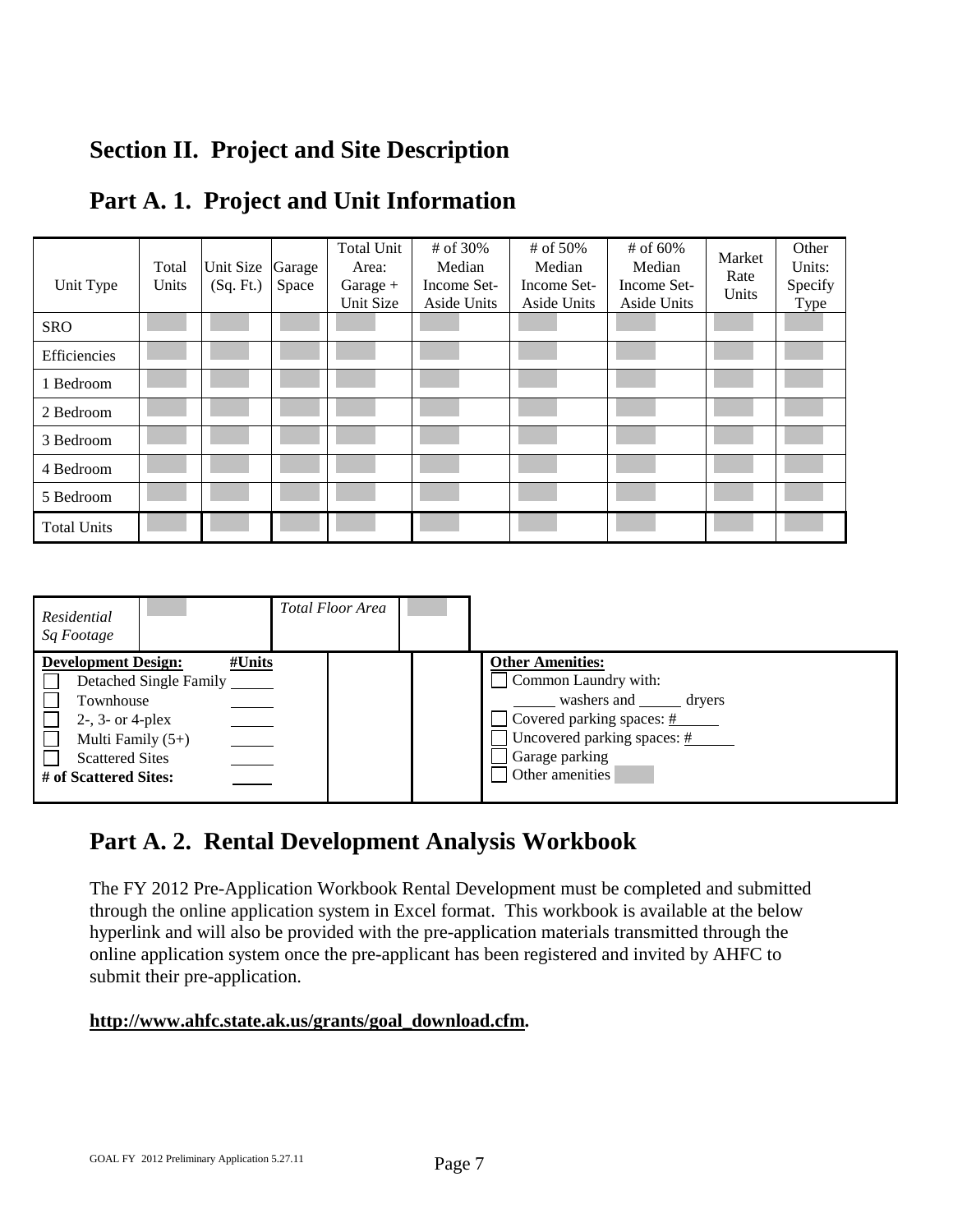| <b>Part B. Project Site Information</b>                                                                                                                                                                                                                                                                                                                                                                                                                                                    |                                                                                                     |
|--------------------------------------------------------------------------------------------------------------------------------------------------------------------------------------------------------------------------------------------------------------------------------------------------------------------------------------------------------------------------------------------------------------------------------------------------------------------------------------------|-----------------------------------------------------------------------------------------------------|
| Project Street Address:                                                                                                                                                                                                                                                                                                                                                                                                                                                                    | Project Borough:                                                                                    |
| (street)                                                                                                                                                                                                                                                                                                                                                                                                                                                                                   |                                                                                                     |
| $\frac{1}{\cos(100 - \sin(100))}$                                                                                                                                                                                                                                                                                                                                                                                                                                                          |                                                                                                     |
| Project's Complete Legal Description:                                                                                                                                                                                                                                                                                                                                                                                                                                                      |                                                                                                     |
|                                                                                                                                                                                                                                                                                                                                                                                                                                                                                            |                                                                                                     |
|                                                                                                                                                                                                                                                                                                                                                                                                                                                                                            |                                                                                                     |
|                                                                                                                                                                                                                                                                                                                                                                                                                                                                                            |                                                                                                     |
| Site Size (indicate acres or square feet):                                                                                                                                                                                                                                                                                                                                                                                                                                                 |                                                                                                     |
| Current site zoning:                                                                                                                                                                                                                                                                                                                                                                                                                                                                       |                                                                                                     |
| Is the site properly zoned for the project?<br>If no, is rezoning in process?<br>Estimate how long rezoning will take:                                                                                                                                                                                                                                                                                                                                                                     | Yes<br>No<br>Yes<br>N <sub>0</sub>                                                                  |
| Are all utilities available at the site?<br>If no, which utilities need to be brought to the site?<br>Estimate the cost to bring utilities to the site:                                                                                                                                                                                                                                                                                                                                    | Yes<br>N <sub>o</sub>                                                                               |
| Is road access currently available to the site?<br>If no, estimate the cost to bring necessary road to the site:                                                                                                                                                                                                                                                                                                                                                                           | Yes<br>N <sub>0</sub>                                                                               |
| $\Rightarrow$ The cost of bringing utilities or road access to the site must be included in the development cost estimate,<br>line to the adjacent street).                                                                                                                                                                                                                                                                                                                                | however may not be funded from GOAL Program funds (exception: utility connections from the property |
| Property Site Control will be Evidenced at time of<br>application by:                                                                                                                                                                                                                                                                                                                                                                                                                      | <b>Property Status:</b><br>Improved (see below)<br>Unimproved                                       |
| $\Box$ Deed (Applicant holds title to property)<br><b>Executed Purchase Contract</b>                                                                                                                                                                                                                                                                                                                                                                                                       | If Improved, is property is:<br>$\log$ [Occupied (see below)<br>  Unoccupied                        |
| Option to Purchase<br>Expiration date of option $\frac{1}{\sqrt{1-\frac{1}{\sqrt{1-\frac{1}{\sqrt{1-\frac{1}{\sqrt{1-\frac{1}{\sqrt{1-\frac{1}{\sqrt{1-\frac{1}{\sqrt{1-\frac{1}{\sqrt{1-\frac{1}{\sqrt{1-\frac{1}{\sqrt{1-\frac{1}{\sqrt{1-\frac{1}{\sqrt{1-\frac{1}{\sqrt{1-\frac{1}{\sqrt{1-\frac{1}{\sqrt{1-\frac{1}{\sqrt{1-\frac{1}{\sqrt{1-\frac{1}{\sqrt{1-\frac{1}{\sqrt{1-\frac{1}{\sqrt{1-\frac{1}{\sqrt{1-\frac{1}{$<br>Long term lease $\rightarrow$ Expiration date of long- | If Occupied, property is occupied by:<br>Owner<br>Tenant (household or<br>business)                 |
| term lease (no sooner than 50 years after<br>expected completion date): ________                                                                                                                                                                                                                                                                                                                                                                                                           |                                                                                                     |
|                                                                                                                                                                                                                                                                                                                                                                                                                                                                                            |                                                                                                     |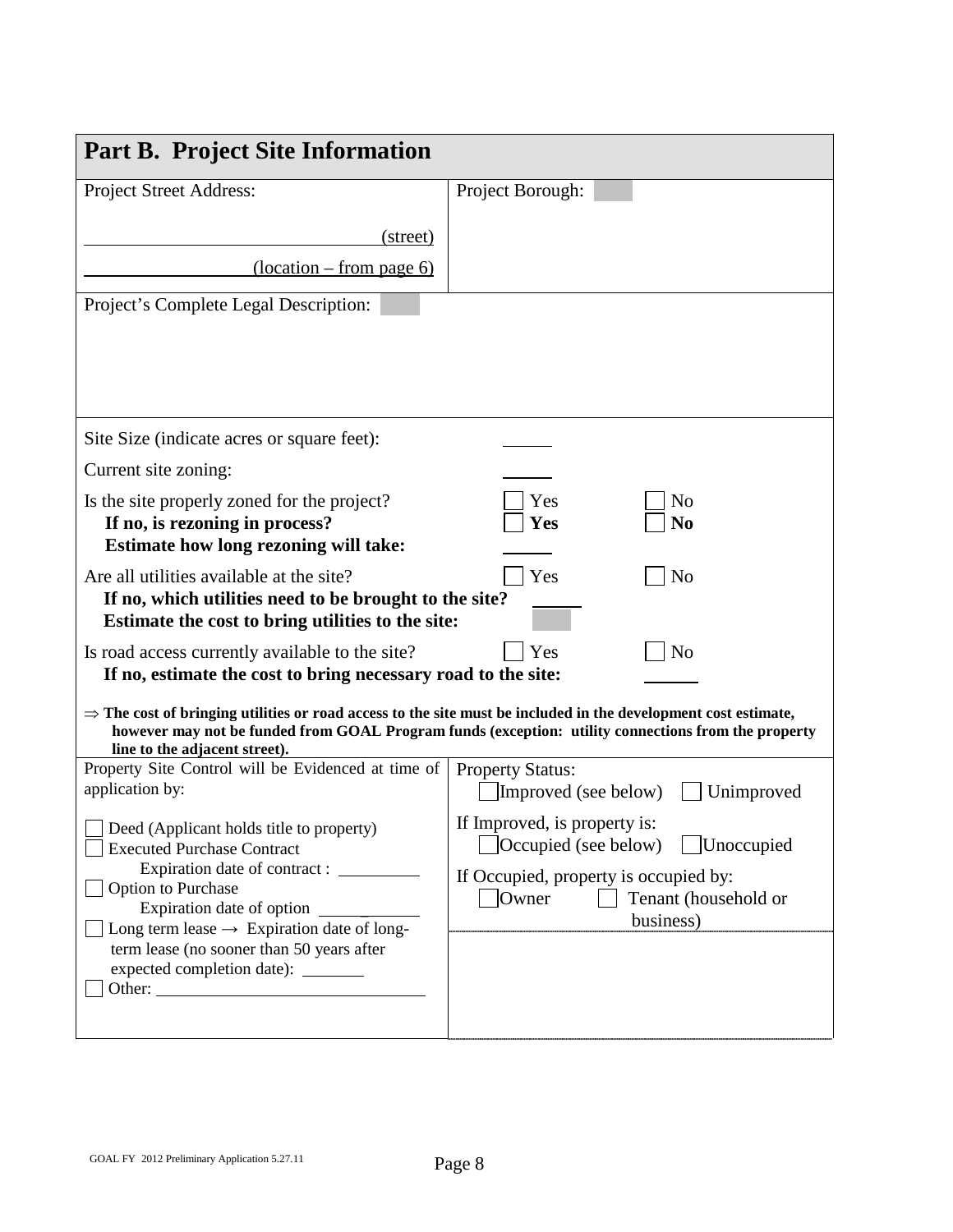## **Section III. Development and Management Team**

Please provide the applicable name and organization information for each of the respective project team roles. In part "A," applicants must provide evidence that key project team members possess the necessary threshold level(s) of experience outlined in the Rating and Award Criteria Plan for the FY 2012 GOAL process. Where multiple persons or entities will function in a single team role, please provide details and references each person or entity's experience used to satisfy the threshold requirements.

## **Part A.**

| Development        | <b>Qualifying Experience</b>                              | References: Email and |
|--------------------|-----------------------------------------------------------|-----------------------|
| <b>Team Member</b> |                                                           | / or Telephone Number |
| Developer:         | Within the past ten years, demonstrate at least three     |                       |
|                    | years of successful development experience. Two           |                       |
|                    | years of this experience must involve projects using      |                       |
| Development        | the requested sources: Pre-Applicants will be required    |                       |
| Consultant:        | to provide evidence that the developer or development     |                       |
|                    | consultant satisfies these requirements in line #4 of the |                       |
|                    | online application.                                       |                       |
| Project            | Can the project sponsor provide at least two years of     | N/A                   |
| Sponsor:           | audited or un-audited financial statements in their FY    |                       |
|                    | 2012 GOAL application? Yes or No:                         |                       |
| Property           | Within the past ten years, demonstrate at least three     |                       |
| Manager:           | years of successful property management experience.       |                       |
|                    | Two years of this experience must involve multi-          |                       |
|                    | family rental properties with the requested sources.      |                       |
|                    | Pre-Applicants will be required to provide evidence       |                       |
|                    | that the Property Manager satisfies these requirements    |                       |
|                    | in line #6 of the online application.                     |                       |

### **Part B.**

| <b>Team Position</b>       | Anticipated Name &<br>Organization | Telephone Number and Email Address |  |  |
|----------------------------|------------------------------------|------------------------------------|--|--|
| <b>General Contractor</b>  |                                    |                                    |  |  |
| Architect                  |                                    |                                    |  |  |
| <b>Structural Engineer</b> |                                    |                                    |  |  |
| <b>Mechanical Engineer</b> |                                    |                                    |  |  |
| <b>Electrical Engineer</b> |                                    |                                    |  |  |
| <b>Tax Attorney</b>        |                                    |                                    |  |  |
| Consultant                 |                                    |                                    |  |  |
| Accountant                 |                                    |                                    |  |  |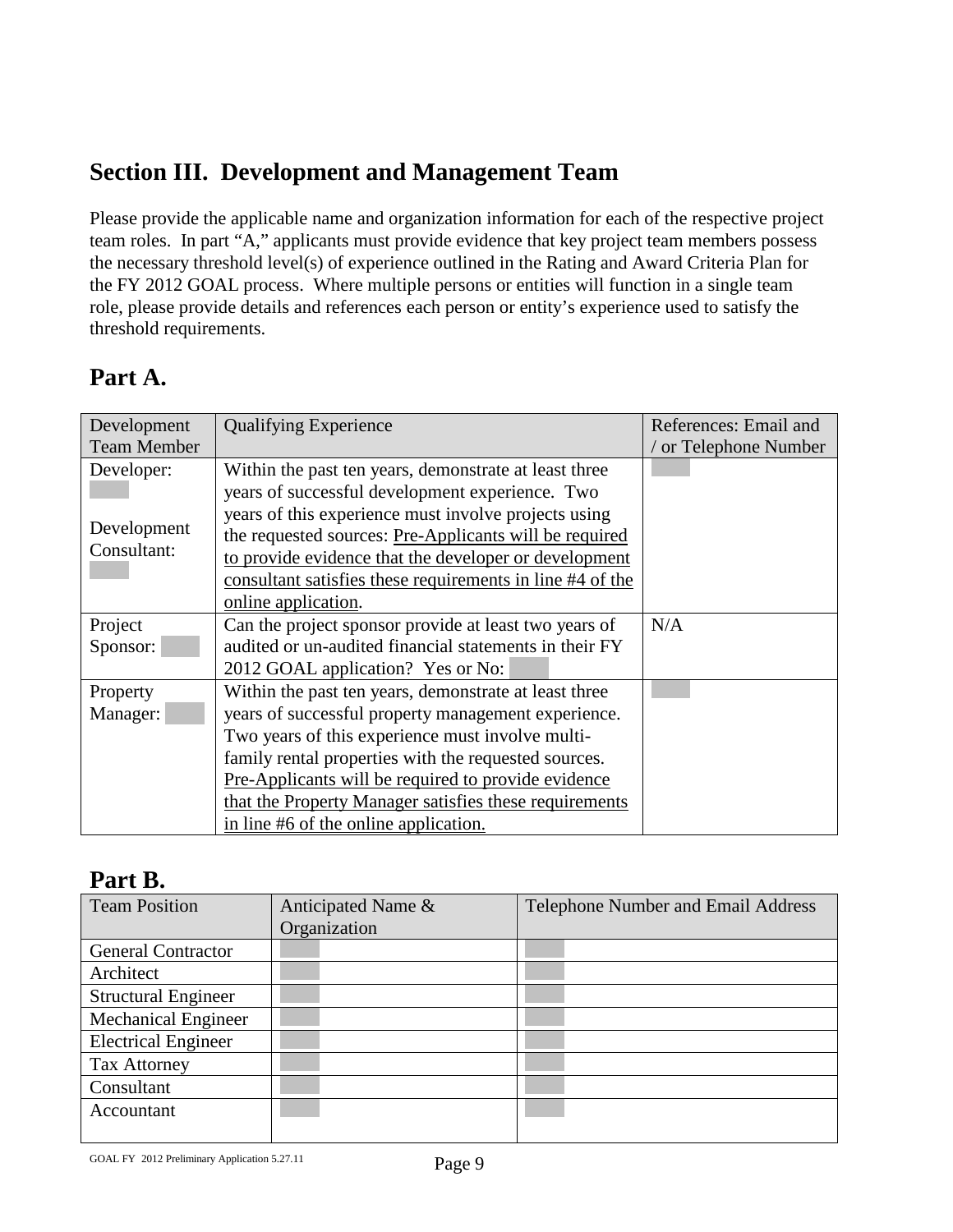## **Section IV. Project Description**

**Provide a brief description of your project below**. 1) Discuss the nature of the development proposal: 2) Please describe the target population to be served by the project: 3) Please describe the anticipated timeline for the project development: 4) Please list the proposed / anticipated funding partners: 5) Are there other anticipated partners who will participate in this project? If yes, please describe these partners and the roles they may play in the project: 6) Please describe any challenges to the project proposal which have been overcome to date: 7) Please describe the project design: 8) Has the Project Amenities worksheet in the Pre-Application Workbook been completed?  $Yes$   $No$ 9) Please describe any special project services and features not already described in the Project Amenities worksheet: PLEASE NOTE: The amenities and design details referenced in points 7 through 9 will assist the market analyst in evaluated the competitiveness of the proposed project in its respective market. If the final FY 2012 GOAL application contains substantial changes, in AHFC's sole opinion, to the amenities and / or design details listed parts 7 through 9 of this section, an updated market study may be required by AHFC. If such an update becomes necessary, the applicant will be responsible for reimbursing AHFC for all costs associated with obtaining the update to the market study.